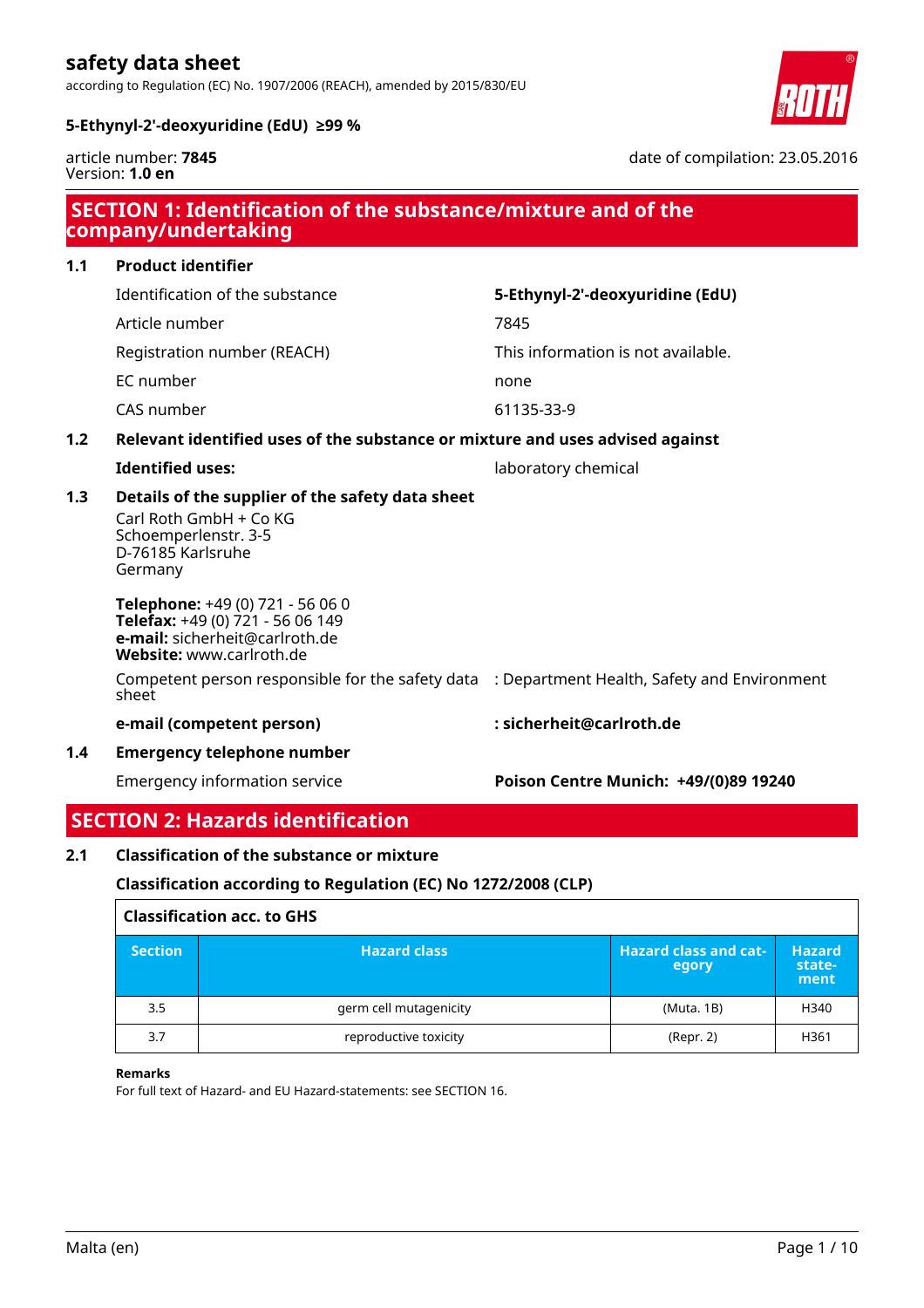according to Regulation (EC) No. 1907/2006 (REACH), amended by 2015/830/EU



#### **5-Ethynyl-2'-deoxyuridine (EdU) ≥99 %**

article number: **7845**

#### **2.2 Label elements**

### **Labelling according to Regulation (EC) No 1272/2008 (CLP)**

**Signal word Danger**

**Pictograms**



#### **Hazard statements**

| H340 | May cause genetic defects.                           |
|------|------------------------------------------------------|
| H361 | Suspected of damaging fertility or the unborn child. |

#### **Precautionary statements**

#### **Precautionary statements - prevention**

P280 Wear protective gloves/protective clothing/eye protection/face protection.

### **Precautionary statements - response**

P308+P313 IF exposed or concerned: Get medical advice/attention.

#### For professional users only

Signal word: **Danger Labelling of packages where the contents do not exceed 125 ml** Symbol(s)



| H340      | May cause genetic defects.                             |
|-----------|--------------------------------------------------------|
| H361      | Suspected of damaging fertility or the unborn child.   |
| P308+P313 | IF exposed or concerned: Get medical advice/attention. |

#### **2.3 Other hazards**

There is no additional information.

## **SECTION 3: Composition/information on ingredients**

#### **3.1 Substances**

| Name of substance | 5-Ethynyl-2'-deoxyuridine (EdU) |
|-------------------|---------------------------------|
| CAS number        | 61135-33-9                      |
| Molecular formula | $C_{11}H_{12}N_{2}O_{5}$        |
| Molar mass        | 252,2 $\frac{g}{mol}$           |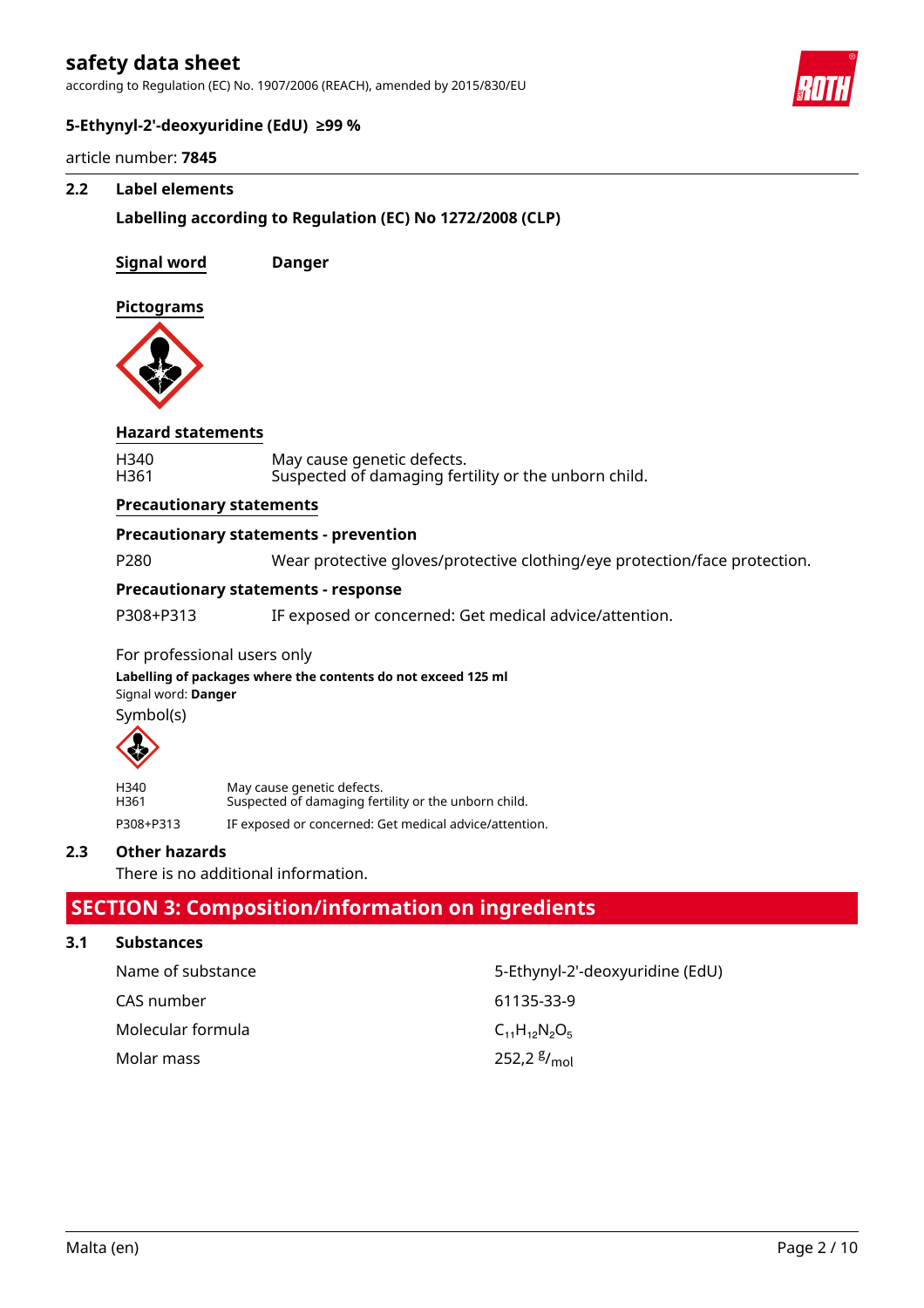according to Regulation (EC) No. 1907/2006 (REACH), amended by 2015/830/EU



### **5-Ethynyl-2'-deoxyuridine (EdU) ≥99 %**

article number: **7845**

## **SECTION 4: First aid measures**

#### **4.1 Description of first aid measures**



**General notes**

Take off contaminated clothing.

#### **Following inhalation**

Provide fresh air. In all cases of doubt, or when symptoms persist, seek medical advice.

#### **Following skin contact**

Rinse skin with water/shower. Call a physician in any case.

#### **Following eye contact**

Rinse cautiously with water for several minutes. In all cases of doubt, or when symptoms persist, seek medical advice.

#### **Following ingestion**

In case of accident or unwellness, seek medical advice immediately (show directions for use or safety data sheet if possible).

- Symptoms and effects are not known to date **4.2 Most important symptoms and effects, both acute and delayed**
- none **4.3 Indication of any immediate medical attention and special treatment needed**

## **SECTION 5: Firefighting measures**

#### **5.1 Extinguishing media**

#### **Suitable extinguishing media**

Co-ordinate fire-fighting measures to the fire surroundings water spray, foam, dry extinguishing powder, carbon dioxide (CO2)

### **Unsuitable extinguishing media**

water jet

**5.2 Special hazards arising from the substance or mixture**

Combustible.

#### **Hazardous combustion products**

In case of fire may be liberated: nitrogen oxides (NOx), carbon monoxide (CO), carbon dioxide (CO2)

### **5.3 Advice for firefighters**

Fight fire with normal precautions from a reasonable distance. Wear self-contained breathing apparatus.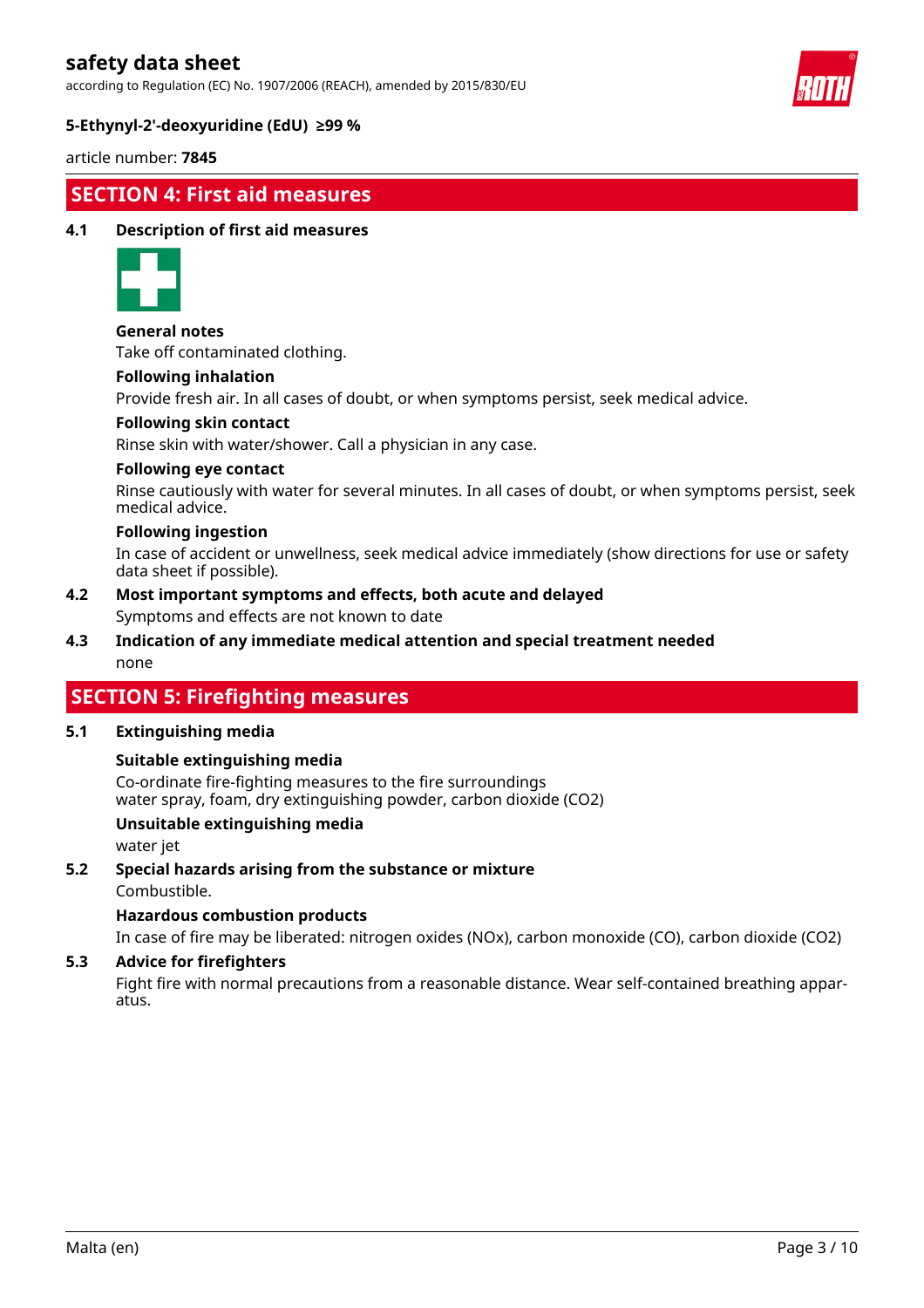according to Regulation (EC) No. 1907/2006 (REACH), amended by 2015/830/EU



### **5-Ethynyl-2'-deoxyuridine (EdU) ≥99 %**

article number: **7845**

## **SECTION 6: Accidental release measures**

#### **6.1 Personal precautions, protective equipment and emergency procedures**

#### **For non-emergency personnel**

Wearing of suitable protective equipment (including personal protective equipment referred to under Section 8 of the safety data sheet) to prevent any contamination of skin, eyes and personal clothing. Do not breathe dust. Avoid contact with skin, eyes and clothes.

#### **6.2 Environmental precautions**

Keep away from drains, surface and ground water.

### **6.3 Methods and material for containment and cleaning up**

#### **Advices on how to contain a spill**

Covering of drains.

**Advices on how to clean up a spill**

Take up mechanically. Control of dust.

#### **Other information relating to spills and releases**

Place in appropriate containers for disposal. Ventilate affected area.

#### **Reference to other sections**

Hazardous combustion products: see section 5. Personal protective equipment: see section 8. Incompatible materials: see section 10. Disposal considerations: see section 13.

## **SECTION 7: Handling and storage**

### **7.1 Precautions for safe handling**

Use extractor hood (laboratory). Avoid dust formation. Provide adequate ventilation.

#### **• Measures to prevent fire as well as aerosol and dust generation**

Removal of dust deposits.

#### **Advice on general occupational hygiene**

Wash hands before breaks and after work. Keep away from food, drink and animal feedingstuffs.

#### **7.2 Conditions for safe storage, including any incompatibilities**

Keep container tightly closed in a cool place. Store in a dry place.

**Incompatible substances or mixtures**

#### Observe hints for combined storage.

#### **Consideration of other advice**

#### **• Ventilation requirements**

Use local and general ventilation.

#### **• Specific designs for storage rooms or vessels**

Recommended storage temperature: -20 °C.

### **7.3 Specific end use(s)**

No information available.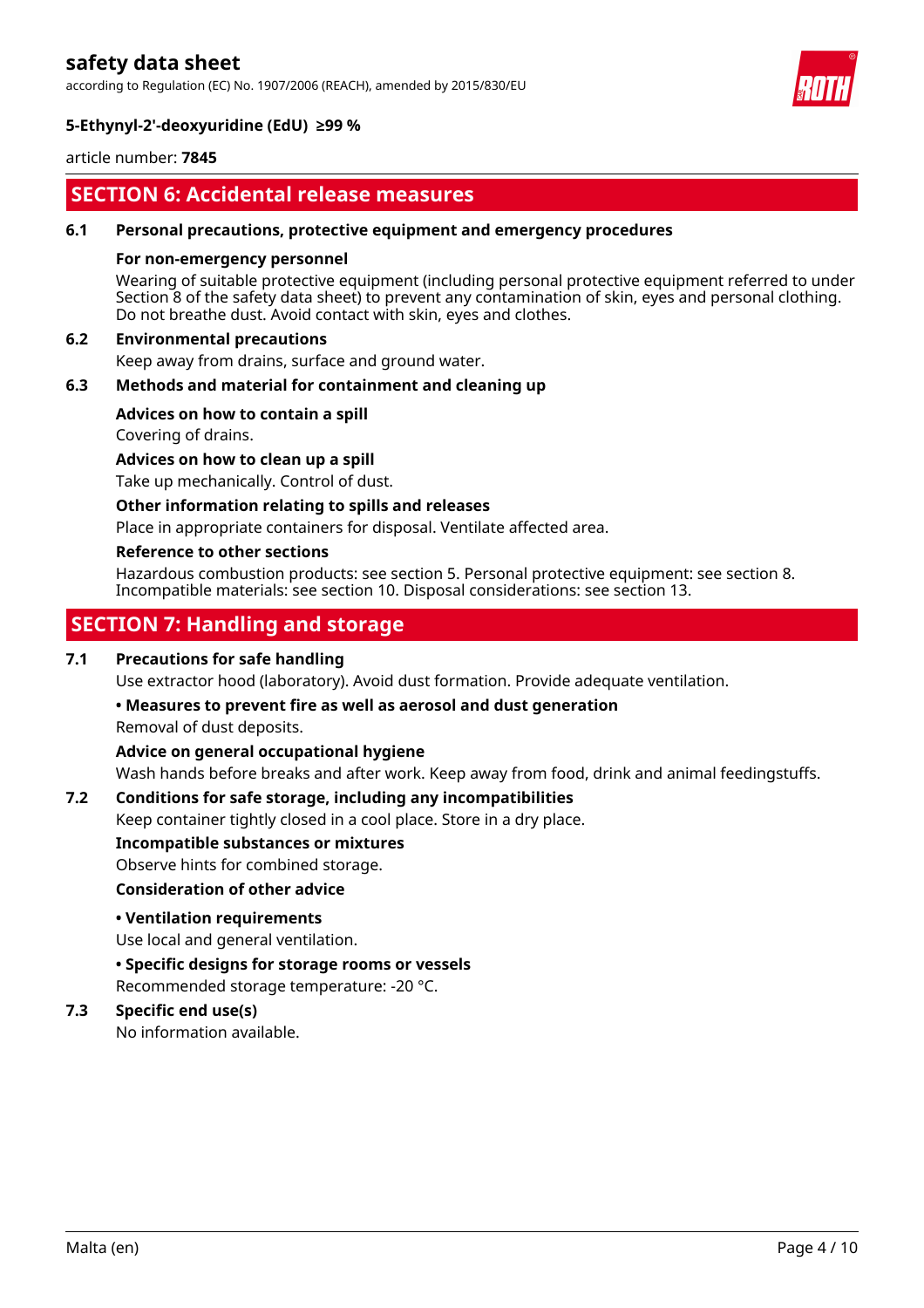according to Regulation (EC) No. 1907/2006 (REACH), amended by 2015/830/EU



### **5-Ethynyl-2'-deoxyuridine (EdU) ≥99 %**

article number: **7845**

## **SECTION 8: Exposure controls/personal protection**

**8.1 Control parameters**

**National limit values**

### **Occupational exposure limit values (Workplace Exposure Limits)**

#### **8.2 Exposure controls**

#### **Individual protection measures (personal protective equipment)**

![](_page_4_Picture_11.jpeg)

# **Eye/face protection**

Use safety goggle with side protection.

#### **Skin protection**

#### **• hand protection**

Wear suitable gloves. Chemical protection gloves are suitable, which are tested according to EN 374. For special purposes, it is recommended to check the resistance to chemicals of the protective gloves mentioned above together with the supplier of these gloves.

#### **• type of material**

NBR (Nitrile rubber)

#### **• material thickness**

>0,11 mm.

#### **• breakthrough times of the glove material**

>480 minutes (permeation: level 6)

#### **• other protection measures**

Take recovery periods for skin regeneration. Preventive skin protection (barrier creams/ointments) is recommended.

#### **Respiratory protection**

Respiratory protection necessary at: Dust formation. Particulate filter device (EN 143). P3 (filters at least 99,95 % of airborne particles, colour code: White).

#### **Environmental exposure controls**

Keep away from drains, surface and ground water.

## **SECTION 9: Physical and chemical properties**

#### **9.1 Information on basic physical and chemical properties**

#### **Appearance**

| Physical state  | solid (powder, crystalline)       |
|-----------------|-----------------------------------|
| Colour          | white                             |
| Odour           | this information is not available |
| Odour threshold | No data available                 |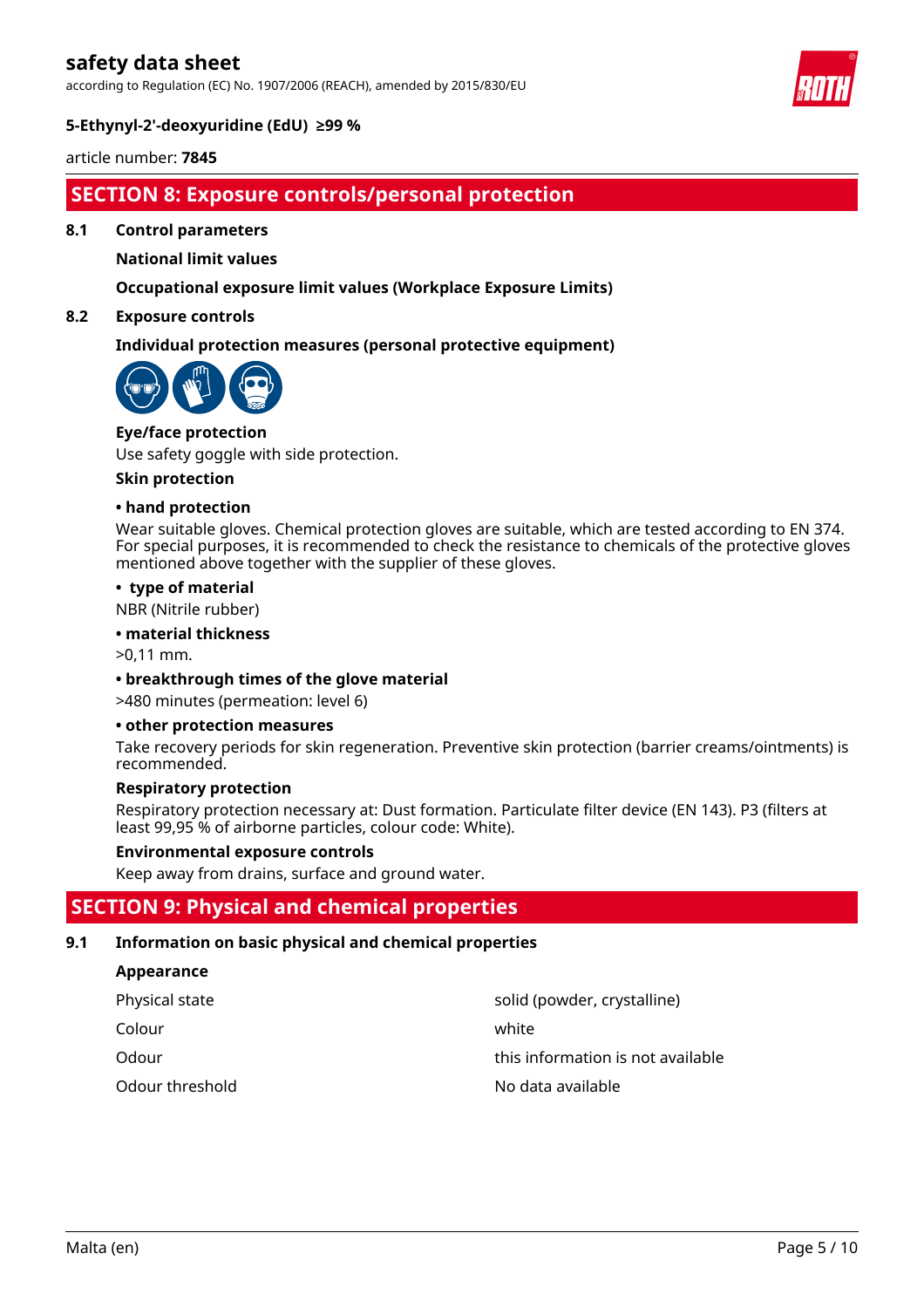according to Regulation (EC) No. 1907/2006 (REACH), amended by 2015/830/EU

![](_page_5_Picture_2.jpeg)

### **5-Ethynyl-2'-deoxyuridine (EdU) ≥99 %**

There is no additional information.

article number: **7845**

| Other physical and chemical parameters  |                                                |
|-----------------------------------------|------------------------------------------------|
| pH (value)                              | This information is not available.             |
| Melting point/freezing point            | 199 °C                                         |
| Initial boiling point and boiling range | This information is not available.             |
| Flash point                             | not applicable                                 |
| Evaporation rate                        | no data available                              |
| Flammability (solid, gas)               | Non-flammable                                  |
| <b>Explosive limits</b>                 |                                                |
| • lower explosion limit (LEL)           | this information is not available              |
| • upper explosion limit (UEL)           | this information is not available              |
| Explosion limits of dust clouds         | these information are not available            |
| Vapour pressure                         | This information is not available.             |
| Density                                 | 1,6 $\frac{g}{cm^3}$                           |
| Vapour density                          | This information is not available.             |
| Relative density                        | Information on this property is not available. |
| Solubility(ies)                         |                                                |
| Water solubility                        | no data available                              |
| Partition coefficient                   |                                                |
| n-octanol/water (log KOW)               | This information is not available.             |
| Auto-ignition temperature               | Information on this property is not available. |
| Decomposition temperature               | no data available                              |
| Viscosity                               | not relevant (solid matter)                    |
| <b>Explosive properties</b>             | none                                           |
| Oxidising properties                    | none                                           |
| <b>Other information</b>                |                                                |

**9.2**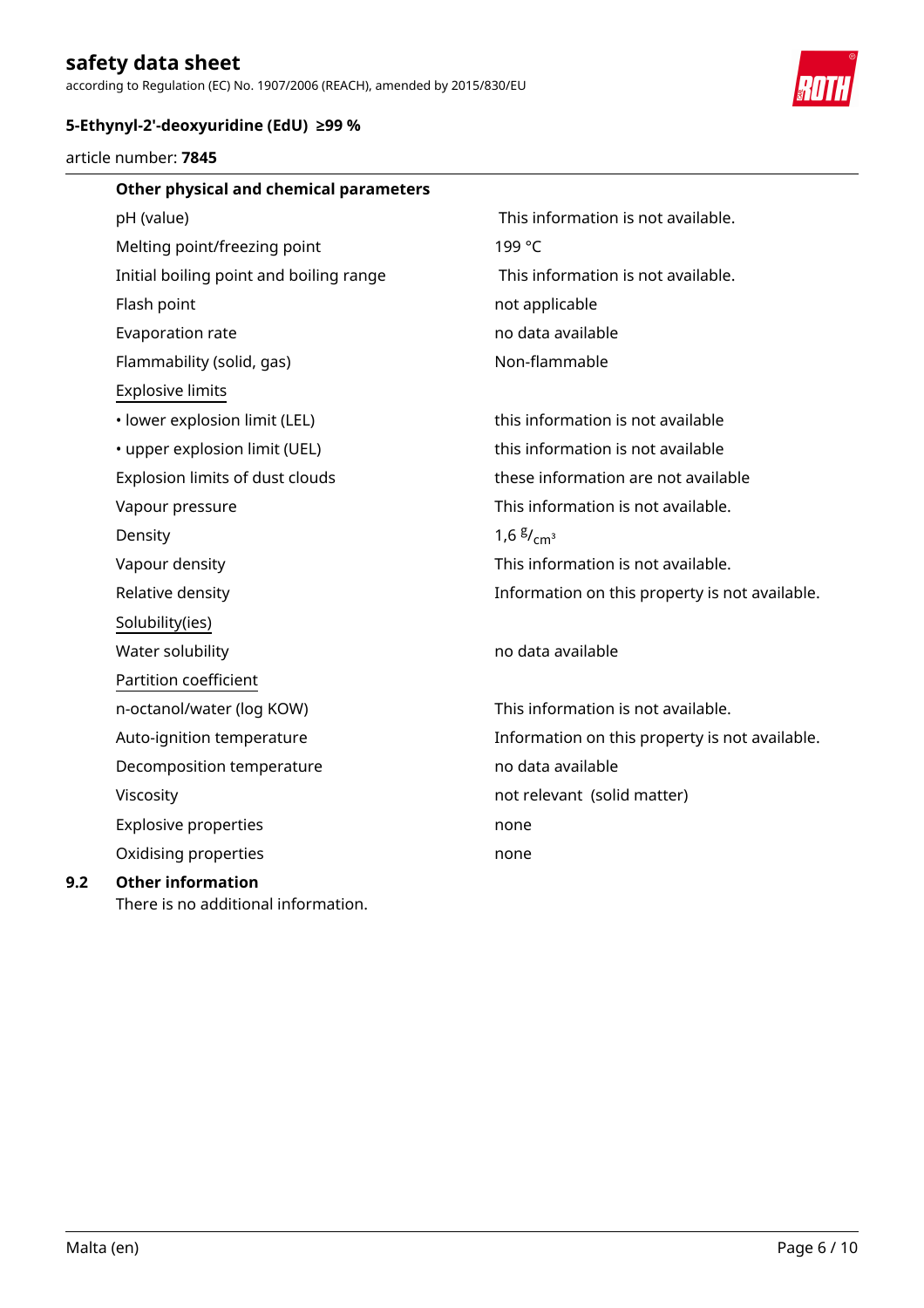according to Regulation (EC) No. 1907/2006 (REACH), amended by 2015/830/EU

![](_page_6_Picture_2.jpeg)

### **5-Ethynyl-2'-deoxyuridine (EdU) ≥99 %**

article number: **7845**

## **SECTION 10: Stability and reactivity**

### **10.1 Reactivity**

The product in the delivered form is not dust explosion capable; the enrichment of fine dust however leads to the danger of dust explosion.

### **10.2 Chemical stability**

The material is stable under normal ambient and anticipated storage and handling conditions of temperature and pressure.

Exothermic reaction with: Strong oxidiser **10.3 Possibility of hazardous reactions**

## **10.4 Conditions to avoid**

There are no specific conditions known which have to be avoided.

- There is no additional information. **10.5 Incompatible materials**
- Hazardous combustion products: see section 5. **10.6 Hazardous decomposition products**

## **SECTION 11: Toxicological information**

### **11.1 Information on toxicological effects**

#### **Acute toxicity**

Shall not be classified as acutely toxic.

#### **Skin corrosion/irritation**

Shall not be classified as corrosive/irritant to skin.

#### **Serious eye damage/eye irritation**

Shall not be classified as seriously damaging to the eye or eye irritant.

#### **Respiratory or skin sensitisation**

Shall not be classified as a respiratory or skin sensitiser.

#### **Summary of evaluation of the CMR properties**

**Germ cell mutagenicity:**  May cause genetic defects **Reproductive toxicity:** 

Suspected of damaging fertility or the unborn child

## **• Specific target organ toxicity - single exposure**

Shall not be classified as a specific target organ toxicant (single exposure).

**• Specific target organ toxicity - repeated exposure**

Shall not be classified as a specific target organ toxicant (repeated exposure).

#### **Aspiration hazard**

Shall not be classified as presenting an aspiration hazard.

#### **Symptoms related to the physical, chemical and toxicological characteristics**

data are not available **• If swallowed**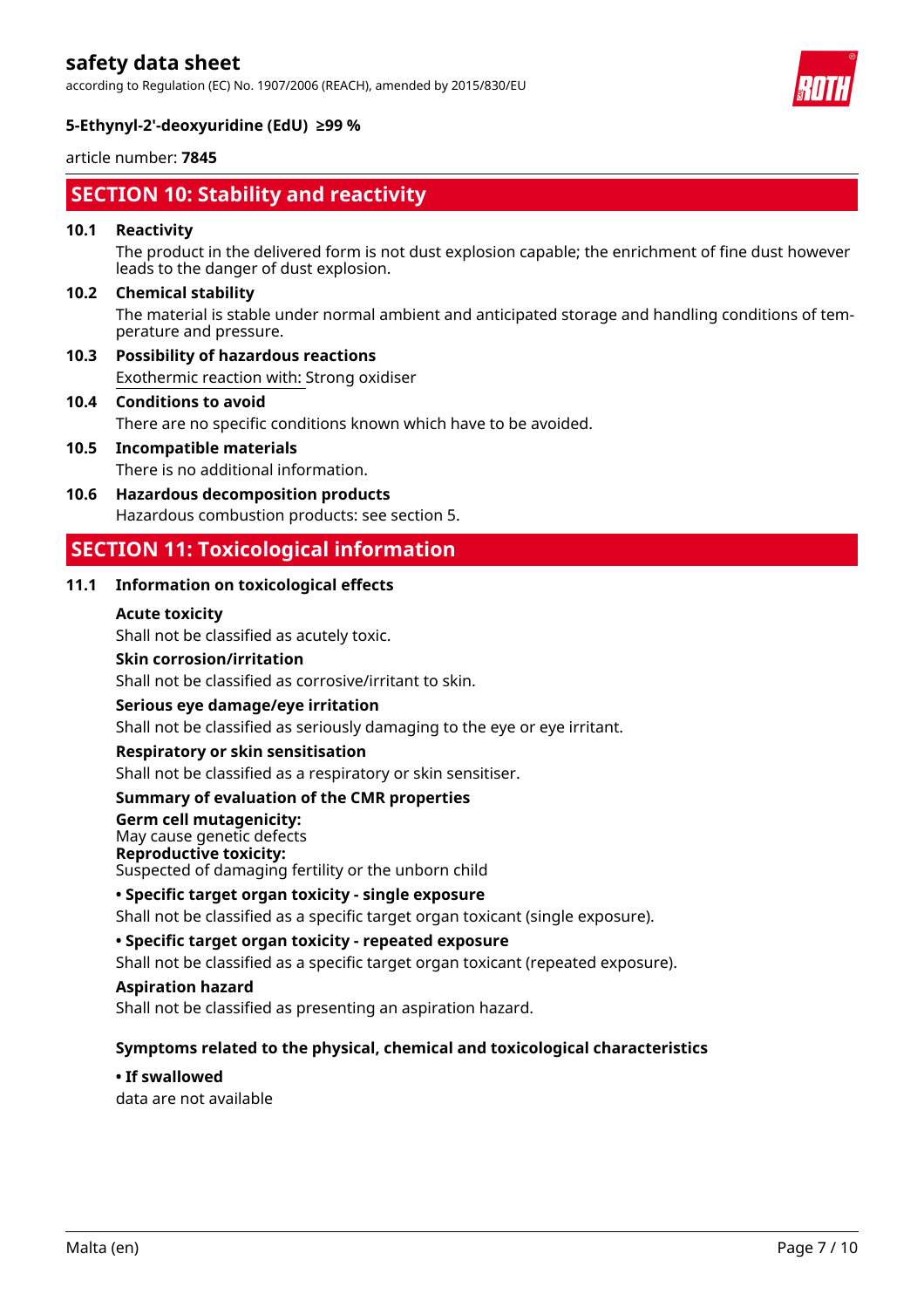according to Regulation (EC) No. 1907/2006 (REACH), amended by 2015/830/EU

![](_page_7_Picture_2.jpeg)

### **5-Ethynyl-2'-deoxyuridine (EdU) ≥99 %**

article number: **7845**

#### **• If in eyes**

data are not available

**• If inhaled**

data are not available

**• If on skin**

data are not available

### **Other information**

None

## **SECTION 12: Ecological information**

### **12.1 Toxicity**

acc. to 1272/2008/EC: Shall not be classified as hazardous to the aquatic environment.

## Theoretical Oxygen Demand with nitrification: 1,538  $mg/mg$ **12.2 Process of degradability**

Theoretical Oxygen Demand: 1,269  $\mathrm{mg}/\mathrm{mg}$ Theoretical Carbon Dioxide: 1,919  $mg/mg$ 

- Data are not available. **12.3 Bioaccumulative potential**
- **12.4 Mobility in soil**

Data are not available.

- Data are not available. **12.5 Results of PBT and vPvB assessment**
- Strongly hazardous to water. **12.6 Other adverse effects**

## **SECTION 13: Disposal considerations**

#### **13.1 Waste treatment methods**

This material and its container must be disposed of as hazardous waste. Dispose of contents/container in accordance with local/regional/national/international regulations.

#### **Sewage disposal-relevant information**

Do not empty into drains.

### **13.2 Relevant provisions relating to waste**

The allocation of waste identity numbers/waste descriptions must be carried out according to the EEC, specific to the industry and process.

#### **13.3 Remarks**

Waste shall be separated into the categories that can be handled separately by the local or national waste management facilities. Please consider the relevant national or regional provisions.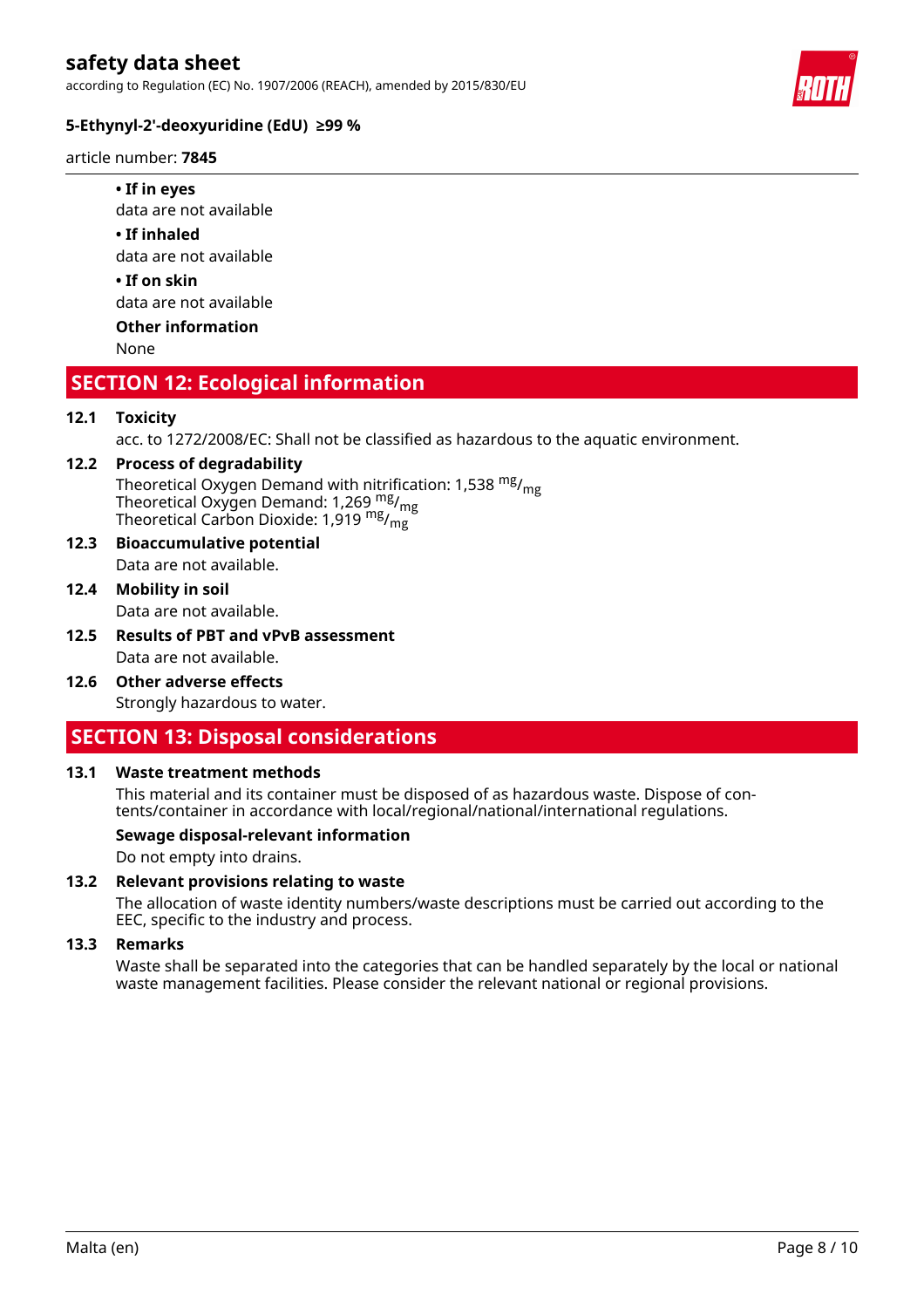according to Regulation (EC) No. 1907/2006 (REACH), amended by 2015/830/EU

![](_page_8_Picture_2.jpeg)

### **5-Ethynyl-2'-deoxyuridine (EdU) ≥99 %**

article number: **7845**

| <b>SECTION 14: Transport information</b>  |                                                                                                                                                                                                    |                                                                                   |  |
|-------------------------------------------|----------------------------------------------------------------------------------------------------------------------------------------------------------------------------------------------------|-----------------------------------------------------------------------------------|--|
| 14.1                                      | UN number                                                                                                                                                                                          | (not subject to transport regulations)                                            |  |
| 14.2                                      | UN proper shipping name                                                                                                                                                                            | not relevant                                                                      |  |
| 14.3                                      | Transport hazard class(es)                                                                                                                                                                         | not relevant                                                                      |  |
|                                           | Class                                                                                                                                                                                              |                                                                                   |  |
| 14.4                                      | Packing group                                                                                                                                                                                      | not relevant                                                                      |  |
| 14.5                                      | Environmental hazards                                                                                                                                                                              | none (non-environmentally hazardous acc. to the danger-<br>ous goods regulations) |  |
| 14.6                                      | <b>Special precautions for user</b><br>There is no additional information.                                                                                                                         |                                                                                   |  |
| 14.7                                      | Transport in bulk according to Annex II of MARPOL and the IBC Code<br>The cargo is not intended to be carried in bulk.                                                                             |                                                                                   |  |
| 14.8                                      | <b>Information for each of the UN Model Regulations</b>                                                                                                                                            |                                                                                   |  |
|                                           | • Transport of dangerous goods by road, rail and inland waterway (ADR/RID/ADN)<br>Not subject to ADR, RID and ADN.<br>• International Maritime Dangerous Goods Code (IMDG)<br>Not subject to IMDG. |                                                                                   |  |
| <b>SECTION 15: Regulatory information</b> |                                                                                                                                                                                                    |                                                                                   |  |

**15.1 Safety, health and environmental regulations/legislation specific for the substance or mixture**

**Relevant provisions of the European Union (EU)**

Not listed. **• Regulation 649/2012/EU concerning the export and import of hazardous chemicals (PIC)**

- Not listed. **• Regulation 1005/2009/EC on substances that deplete the ozone layer (ODS)**
- Not listed. **• Regulation 850/2004/EC on persistent organic pollutants (POP)**
- **Restrictions according to REACH, Annex XVII**
- not listed
- **List of substances subject to authorisation (REACH, Annex XIV)**

not listed

**Directive 2011/65/EU on the restriction of the use of certain hazardous substances in electrical and electronic equipment (RoHS) - Annex II**

not listed

**Regulation 166/2006/EC concerning the establishment of a European Pollutant Release and Transfer Register (PRTR)**

not listed